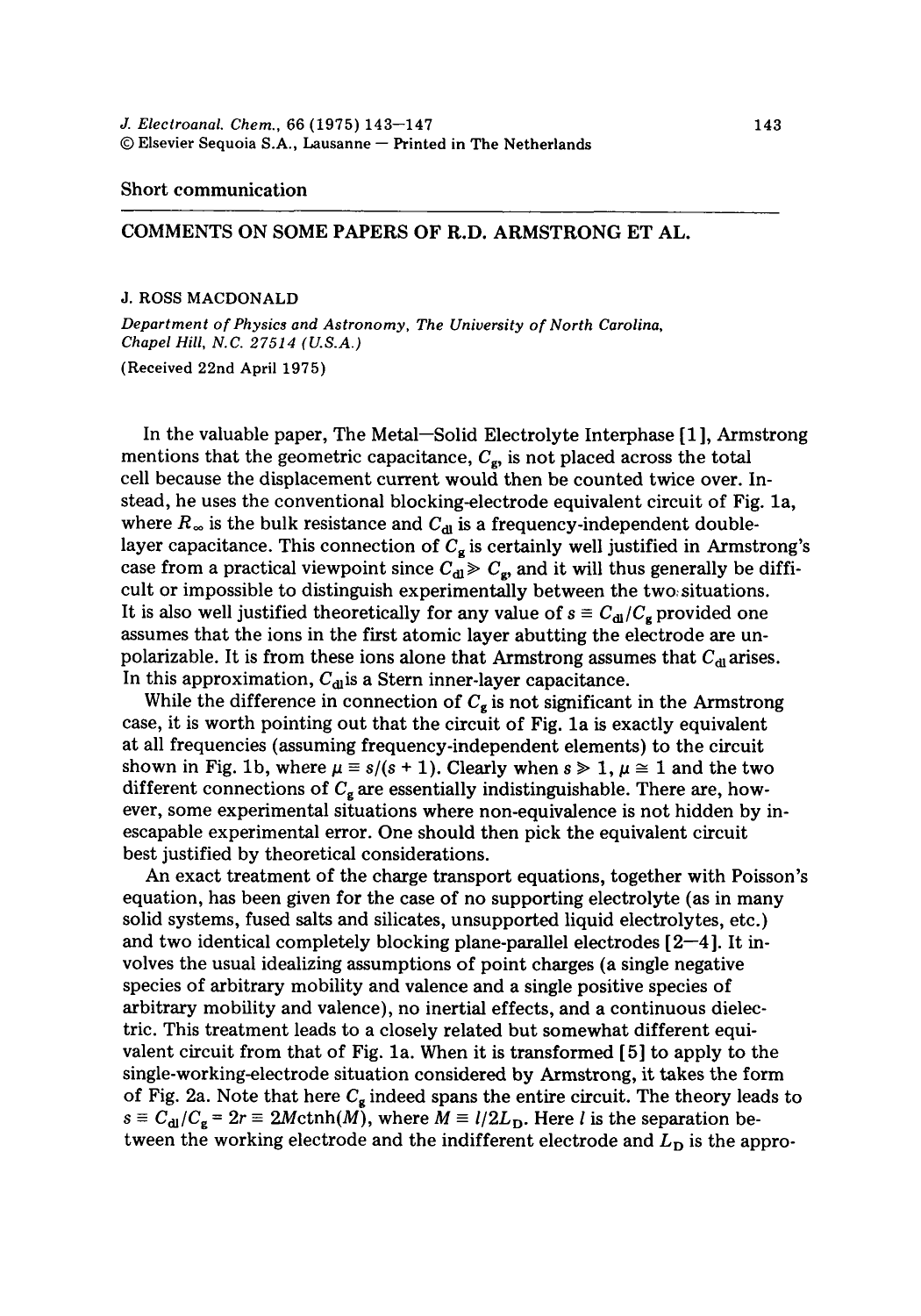

Fig. 1. (a) Conventional equivalent circuit for an electrode-interphase region. (b) **Circuit**  equivalent to (a) at all frequencies. Here  $\mu \equiv s/(s + 1)$  and  $s \equiv C_{d1}/C_{g}$ .

Fig. 2. (a) Accurate **equivalent circuit** for completely blocking, unsupported-electrolyte, electrode-interphase region. (b) Circuit equivalent to (a) at all frequencies. Here  $\nu \equiv$  $s/(s-1)$  with  $s \equiv C_{d1}/C_g$  as before.

priate Debye length. The above derived result for s holds accurately only when the indifferent electrode is plane, parallel to the working electrode, and of the same shape and area, A. Then  $C_g = \epsilon A/4\pi l$ , and  $C_{dl} = (\epsilon A/4\pi L_D) \text{cth}(M)$ . For the usual situation of  $M \ge 3$ , ctnh(M)  $\cong$  1 and  $C_{dI}$  reduces to the usual result for a diffuse double-layer capacitance without any charge-free inner layer contribution. The neglect of the finite size of mobile ions in a completely blocking solid electrolyte situation is valid when any inner layer capacitance present is much greater than the diffuse layer capacitance; it may also be an adequate approximation in some situations where adatoms and/or specific adsorption is present, although these effects should, most properly, be treated separately [1,6].

The equivalent circuit of Fig. 2a following from the above treatment only involves a frequency-independent  $C_{d\mu}$  element up to  $\omega \tilde{\prec} \tau_D^{-1}$ , where  $\tau_D \equiv R_{\infty} C_g$ is the dielectric relaxation time. Nevertheless, this covers the principal frequency region of interest, and  $\tau_D^{-1}$  often is a higher radial frequency than is experimentally accessible. When the circuit of Fig. 2a is transformed to one of the form of Fig. 1a, one obtains the circuit of Fig. 2b, where  $\nu \equiv s/(s - 1)$ . Comparison of Figs. la and 2b shows that if la is used to analyze data more appropriate for 2a and 2b,  $C_{d}$  will be obtained correctly but  $\nu C_g$  will be improperly identified with  $C_{\rm g}$  and  $\bar{\nu}^{-2}R_{\infty}$  with  $R_{\infty}$ . When  $M \ge 1$  and thus  $\nu \cong 1$ , no significant error will be made, but when this condition is not well met, it is inappropriate to use 1a rather than 2b. In the  $M \rightarrow 0$  limit, for example,  $\nu \rightarrow 2$ . In most of Armstrong's specific experimental situations involving solid electrolytes it appears likely that the condition  $M \geq 1$  will be very well met. Nevertheless, it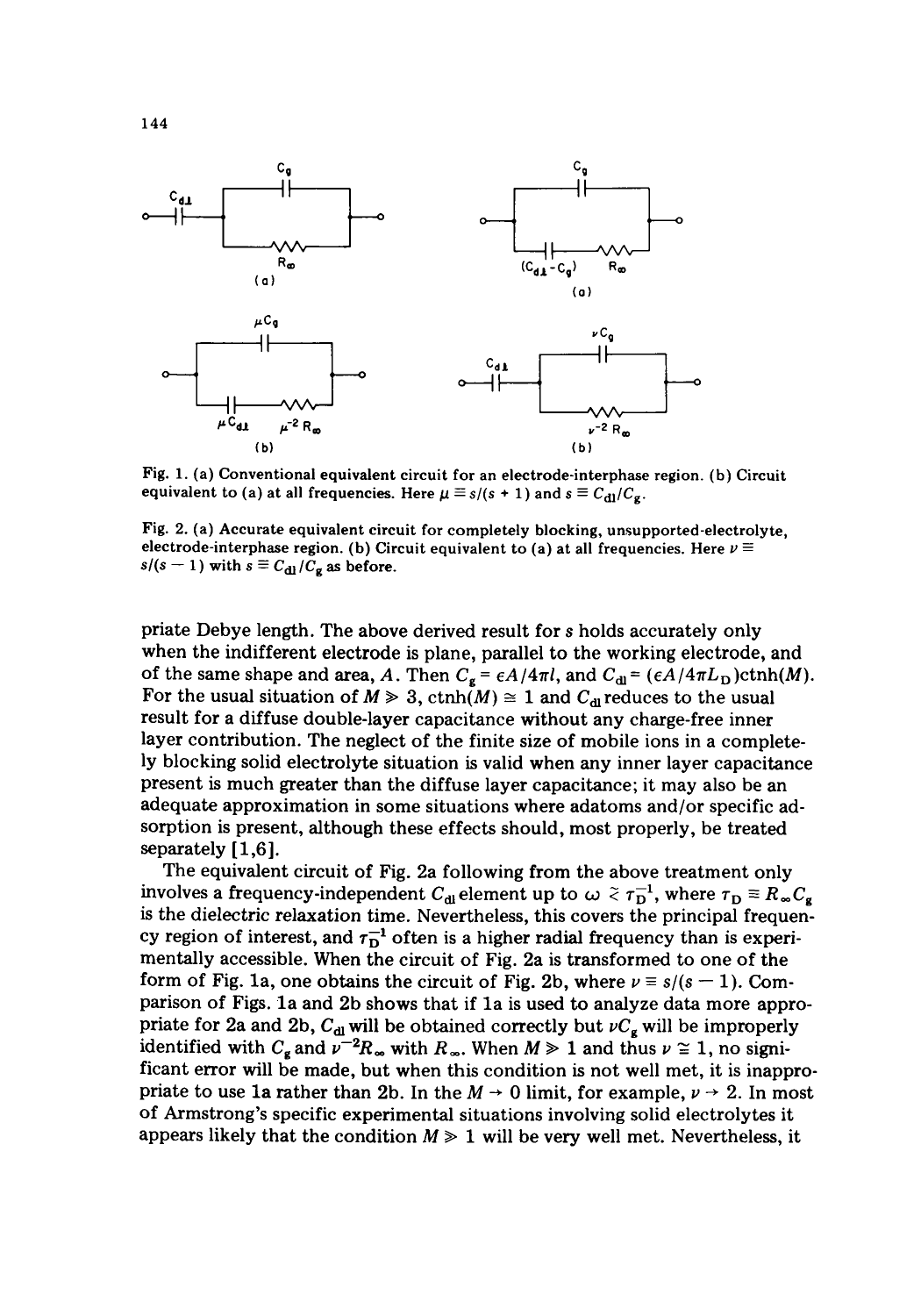is worthwhile pointing out that the conventional circuit of Fig. la may sometimes be less appropriate for analyzing impedance measurements than are those of 2a and 2b.

Next, Armstrong [1] considers an incomplete blocking situation where cation exchange can occur between the metal electrode and the cations in a solid electrolyte. He states that under conditions where the concentration of metal cations in the first layer of the solid electrolyte does not change, no Warburg impedance can appear. This is indeed true to the degree that charges of only a single sign are mobile  $[3,4,7]$ , the situation he envisages. He primarily considers a model in which the first-layer concentration does not change, although he mentions that it may actually vary slowly with applied potential. Even in a completely blocking situation, it seems more likely that this cation concentration will be appreciably potential dependent unless it remains at its sterically-limited maximum value over a finite applied potential range. With very strong specific adsorption, this is probably possible. One wonders, however, whether such adsorption is indeed potential independent in the range around zero applied static potential for the situations considered by Armstrong. In the partial blocking situation, the assumption of concentration independence of first-layer cations may be even more tenuous since these cations are not completely blocked at the electrode.

An exact, no-indifferent-electrolyte treatment of completely and partially blocking conditions [ 3,4,7 ] shows (a) that finite-length Warburg response may occur even for completely blocking conditions at both electrodes (when the diffuse layer is potential dependent) in the frequency range  $\omega > \tau_D^{-1}$ , outside the main range of interest, and (b) that such response may also occur with experimentally measurable magnitude [7] in the lower frequency region  $0 \le$  $\omega < \tau_D^{-1}$  when charge of one sign is blocked at the electrode to a different degree from charge of opposite sign. A certain minimum reaction rate for partially blocked charge is necessary for such response to be significant, however, compared to other contributions to the overall impedance of the system [7]. When finite-length Warburg response is important, one can obtain very much larger values of low-frequency capacitance than those predicted by ordinary double layer theory ( $\sim 50 \mu$ F cm<sup>-2</sup> for Armstrong's model [1]) without the necessity of assuming any static specific adsorption at all.

Finally, Armstrong considers [1 ] a partially blocking situation where he believes Warburg response can in fact occur. He modifies the circuit of Fig. la by connecting the series combination of an ordinary (infinite length) Warburg impedance and a reaction resistance in parallel with  $C_{d\text{u}}$ . There seem to be several possible problems here. First, Armstrong's resulting circuit (his Fig. 6) has no d.c. path between electrodes, but such a path is a necessity when blocking is incomplete. Second, since the circuit of Fig. la is possibly approximate to begin with for Armstrong's situation, it will also be when thus modified, although the  $C_{g}$ -connection approximation here is probably very good, as already discussed. The exact treatment of the unsupported-electrolyte partially blocking situation already mentioned [3,4,7] leads to an equivalent circuit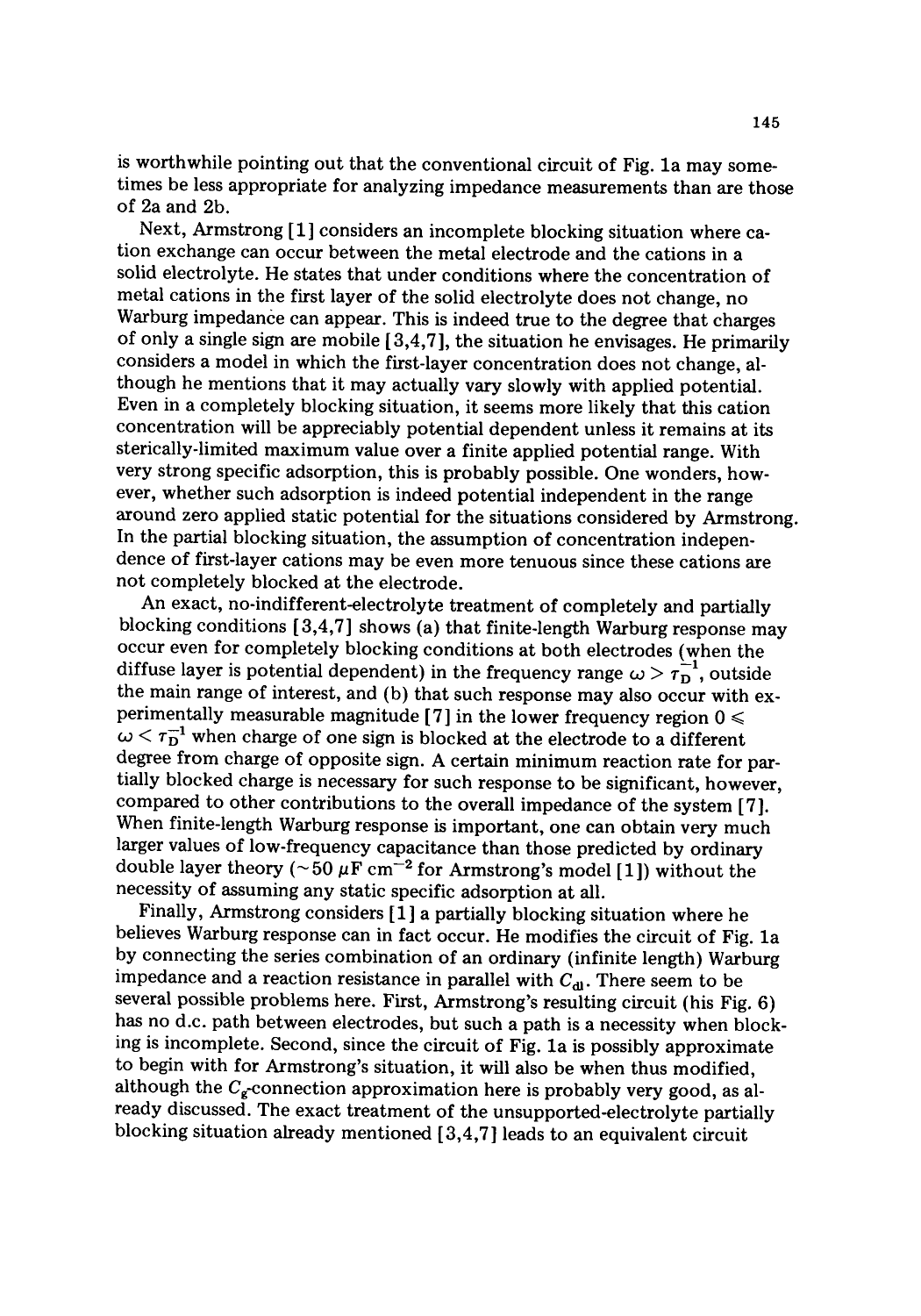related to that of Fig. 2a which does not suffer from these defects although it again neglects the finite size of charge carriers. It has been further shown [4,7] that when  $M \ge 1$ , the exact circuit can often be well approximated by three parallel *RC* circuits in series, somewhat similar to Armstrong's Fig. 6, which involves two such circuits. But while Armstrong combines  $C_{d_l}$ , reaction resistance, and infinite-length Warburg impedance in a single sub-circuit, the above treatment shows [7] that to good approximation when  $M \geq 1$  one parallel circuit is made up of  $C_{g}$  and  $R_{\infty}$  in parallel, as in Armstrong's case, another involves frequency-dependent *finite-length* Warburg elements, and the third involves just  $C_{d}$  and the reaction resistance in parallel. In this treatment,  $C_{d}$  is essentially just the ordinary diffuse-layer capacitance.

It should be especially noted that  $C_{d1}$  only appears explicitly in the approximate equivalent circuit when  $M \geq 1$  and thus when separation of the exact circuit into three series *RC's* in parallel is well justified. The double-layer capacitance  $C_{\rm dl}$  itself actually never occurs explicitly in the exact circuit. In place of it one finds a more complicated interface admittance which accounts for both approximate  $C_{dI}$  and finite-length Warburg effects simultaneously [4,7 ]. Thus, Armstrong's equivalent circuit, which includes an infinite-length Warburg impedance and no d.c. path, is likely to be somewhat inappropriate for an unsupported electrolyte situation, and analysis of data using it may lead to inaccurate estimates of the values of the true circuit elements involved in the conduction-reaction process.

In a later paper [8], Armstrong, Dickinson and Willis have considered the impedance of powdered and sintered solid ionic conductors both theoretically and experimentally. They first discuss the effect of electrode surface roughness (either rough metallic electrodes or rough surfaces abutting originally smooth electrodes) in a completely blocking situation and show that when the complex conjugate total impedance,  $Z^*$ , is plotted parametrically in the complex plane in the usual way the low-frequency line, which is drawn vertical for a completely smooth surface (pure frequency-independent  $C_{\rm dl}$  effect), bends to the right and shows deviation from the vertical when the frequency is not too low. But it has been shown theoretically [7] that just such deviations from vertical can also occur for completely smooth electrode surfaces as well, for both completely and partially blocking situations.

In the completely blocking situation, deviation occurs when the ratio of mobilities of positive and negative mobile charges is either very large or very small. In a partially blocking situation where charge of one sign is completely blocked and the other partially blocked, it will often be experimentally impossible to distinguish the situation from a completely blocking one when the reacting charge has a very much smaller mobility than that which is completely blocked [7]. These results show that deviations from the vertical line in an impedance plane plot do not necessarily imply surface roughness, nor does a close approximation to vertical over a wide frequency range necessarily even imply complete blocking of all charges. In actual experimental situations, surface roughness, large mobility ratios, and some degree of incomplete